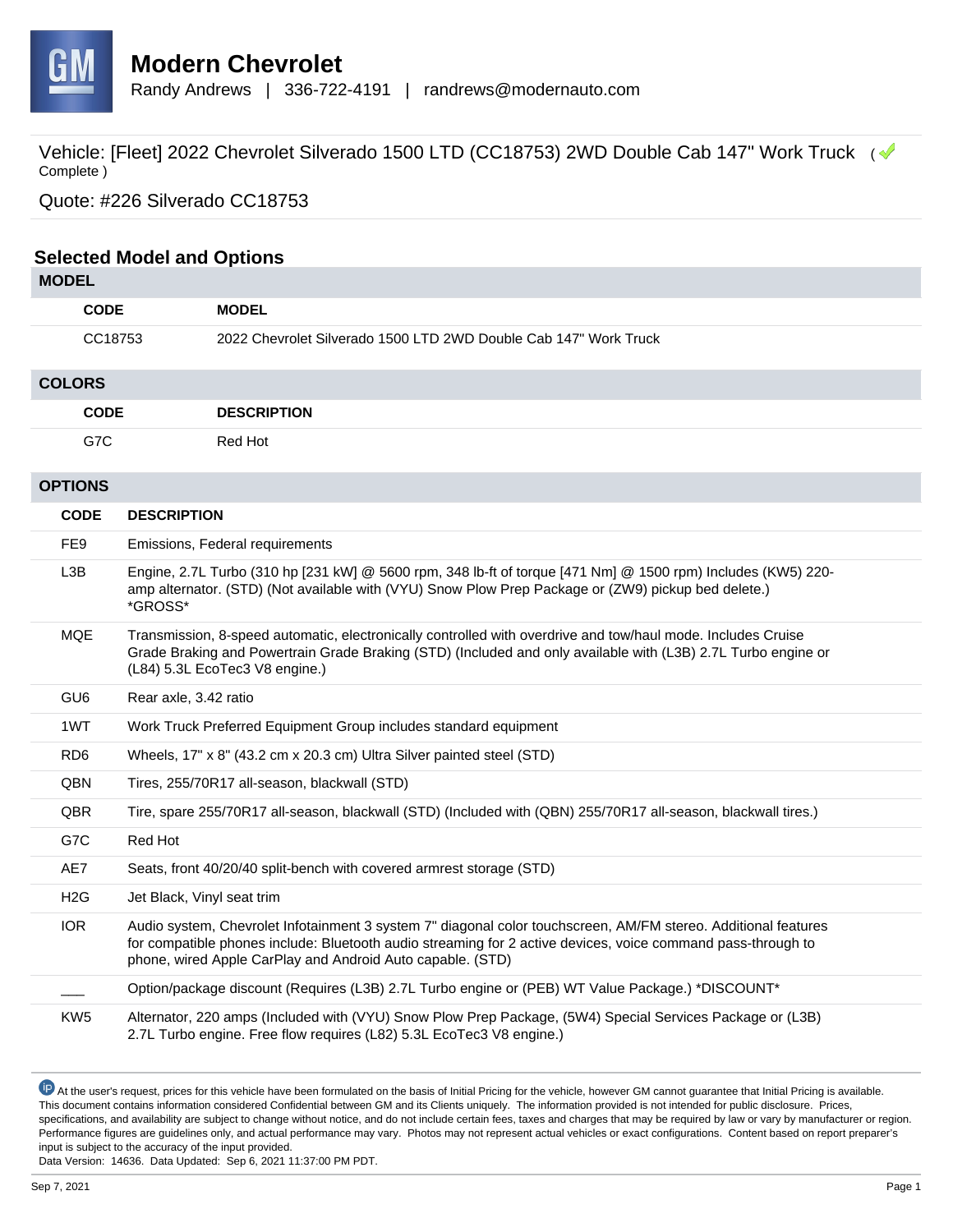

Randy Andrews | 336-722-4191 | randrews@modernauto.com

Vehicle: [Fleet] 2022 Chevrolet Silverado 1500 LTD (CC18753) 2WD Double Cab 147" Work Truck ( $\blacklozenge$ Complete )

Quote: #226 Silverado CC18753

| <b>OPTIONS</b> |                                                                                                                                                                                                                                                                                                                                                                                                                                                                                                                                  |
|----------------|----------------------------------------------------------------------------------------------------------------------------------------------------------------------------------------------------------------------------------------------------------------------------------------------------------------------------------------------------------------------------------------------------------------------------------------------------------------------------------------------------------------------------------|
| <b>CODE</b>    | <b>DESCRIPTION</b>                                                                                                                                                                                                                                                                                                                                                                                                                                                                                                               |
| R9Y            | Fleet Free Maintenance Credit. This option code provides a credit in lieu of the free oil changes, tire rotations and<br>inspections for one maintenance service during 1st year of ownership. The invoice will detail the applicable credit.<br>The customer will be responsible for all oil change, tire rotations and inspections costs for this vehicle. (Requires<br>one of the following Fleet or Government order types: FBC, FBN, FCA, FCN, FEF, FLS, FNR or FRC. Not<br>available with FDR or FGO order type.) *CREDIT* |
|                | <b>Options Total</b>                                                                                                                                                                                                                                                                                                                                                                                                                                                                                                             |

<sup>1</sup> At the user's request, prices for this vehicle have been formulated on the basis of Initial Pricing for the vehicle, however GM cannot guarantee that Initial Pricing is available. This document contains information considered Confidential between GM and its Clients uniquely. The information provided is not intended for public disclosure. Prices, specifications, and availability are subject to change without notice, and do not include certain fees, taxes and charges that may be required by law or vary by manufacturer or region. Performance figures are guidelines only, and actual performance may vary. Photos may not represent actual vehicles or exact configurations. Content based on report preparer's input is subject to the accuracy of the input provided.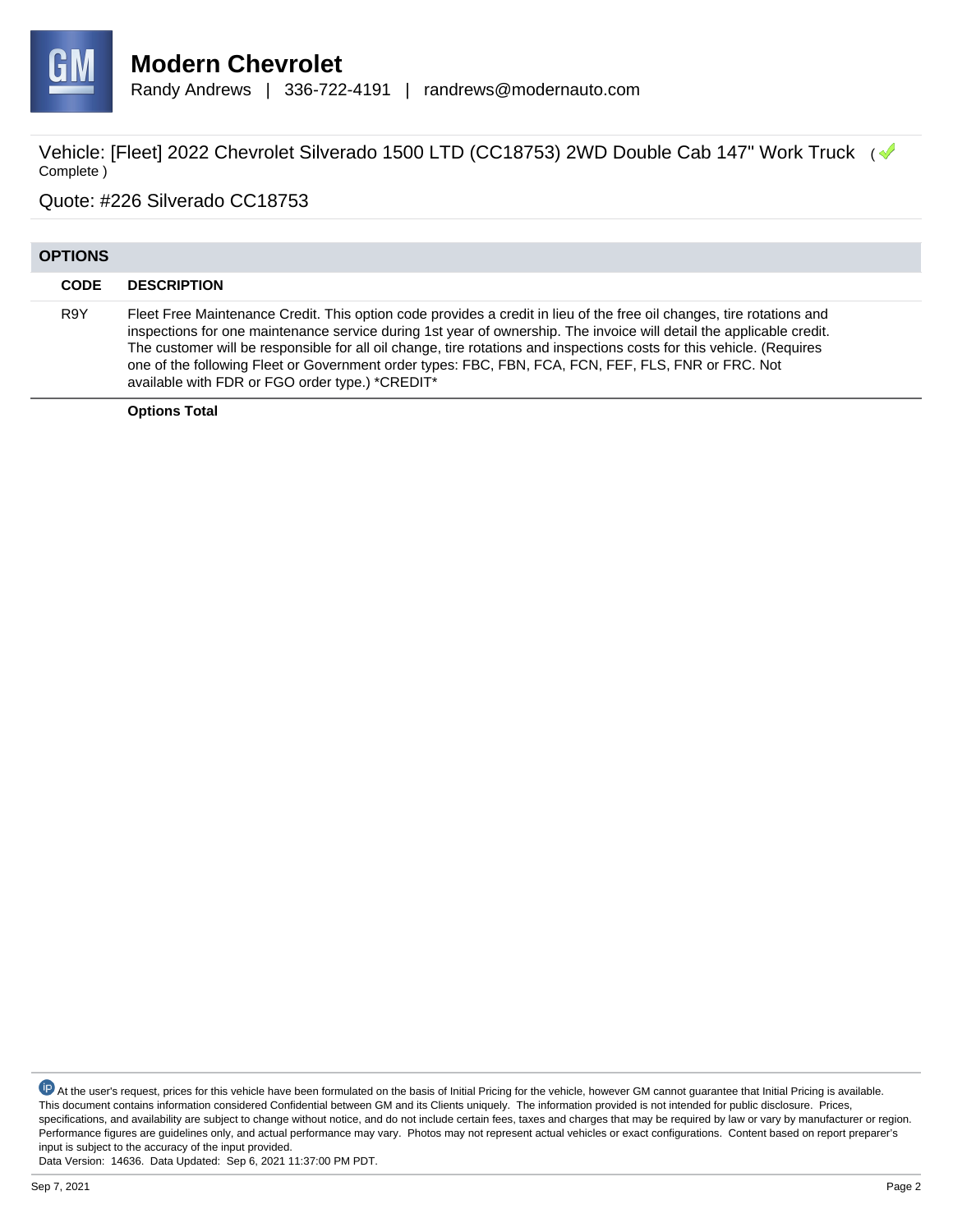

Randy Andrews | 336-722-4191 | randrews@modernauto.com

Vehicle: [Fleet] 2022 Chevrolet Silverado 1500 LTD (CC18753) 2WD Double Cab 147" Work Truck ( $\blacklozenge$ Complete )

Quote: #226 Silverado CC18753

#### **Standard Equipment**

| <b>Mechanical</b> |                                                                                                                                                                                                                                                                 |
|-------------------|-----------------------------------------------------------------------------------------------------------------------------------------------------------------------------------------------------------------------------------------------------------------|
|                   | Durabed, pickup bed                                                                                                                                                                                                                                             |
|                   | Engine, 2.7L Turbo (310 hp [231 kW] @ 5600 rpm, 348 lb-ft of torque [471 Nm] @ 1500 rpm) Includes (KW5)<br>220-amp alternator. (STD) (Not available with (VYU) Snow Plow Prep Package or (ZW9) pickup bed delete.)                                              |
|                   | Transmission, 8-speed automatic, electronically controlled with overdrive and tow/haul mode. Includes Cruise<br>Grade Braking and Powertrain Grade Braking (STD) (Included and only available with (L3B) 2.7L Turbo engine<br>or (L84) 5.3L EcoTec3 V8 engine.) |
|                   | GVWR, 6800 lbs. (3084 kg) (Requires 2WD model with (L3B) 2.7L Turbo engine or Double Cab or Regular Cab<br>2WD model and (L82) 5.3L EcoTec3 V8 engine or (L84) 5.3L EcoTec3 V8 engine.)                                                                         |
|                   | Rear axle, 3.42 ratio                                                                                                                                                                                                                                           |
|                   | Automatic Stop/Start (Not available with (L82) 5.3L EcoTec3 V8 engine.)                                                                                                                                                                                         |
|                   | Rear wheel drive                                                                                                                                                                                                                                                |
|                   | Battery, heavy-duty 730 cold-cranking amps/80 Amp-hr, maintenance-free with rundown protection and retained<br>accessory power                                                                                                                                  |
|                   | Frame, fully-boxed, hydroformed front section                                                                                                                                                                                                                   |
|                   | Steering, Electric Power Steering (EPS) assist, rack-and-pinion                                                                                                                                                                                                 |
|                   | Brakes, 4-wheel antilock, 4-wheel disc with DURALIFE rotors                                                                                                                                                                                                     |
|                   | Brake lining wear indicator                                                                                                                                                                                                                                     |
|                   | Capless Fuel Fill                                                                                                                                                                                                                                               |
|                   | Exhaust, single outlet                                                                                                                                                                                                                                          |
| <b>Exterior</b>   |                                                                                                                                                                                                                                                                 |
|                   | Wheels, 17" x 8" (43.2 cm x 20.3 cm) Ultra Silver painted steel (STD)                                                                                                                                                                                           |
|                   | Tires, 255/70R17 all-season, blackwall (STD)                                                                                                                                                                                                                    |
|                   | Tire, spare 255/70R17 all-season, blackwall (STD) (Included with (QBN) 255/70R17 all-season, blackwall tires.)                                                                                                                                                  |
|                   | Wheel, 17" x 8" (43.2 cm x 20.3 cm) full-size, steel spare                                                                                                                                                                                                      |
|                   | Tire carrier lock, keyed cylinder lock that utilizes same key as ignition and door                                                                                                                                                                              |
|                   | Bumpers, front, Black (semi-gloss)                                                                                                                                                                                                                              |
|                   | Bumpers, rear, Black (semi-gloss)                                                                                                                                                                                                                               |
|                   | CornerStep, rear bumper                                                                                                                                                                                                                                         |

<sup>1</sup> At the user's request, prices for this vehicle have been formulated on the basis of Initial Pricing for the vehicle, however GM cannot guarantee that Initial Pricing is available. This document contains information considered Confidential between GM and its Clients uniquely. The information provided is not intended for public disclosure. Prices, specifications, and availability are subject to change without notice, and do not include certain fees, taxes and charges that may be required by law or vary by manufacturer or region. Performance figures are guidelines only, and actual performance may vary. Photos may not represent actual vehicles or exact configurations. Content based on report preparer's input is subject to the accuracy of the input provided.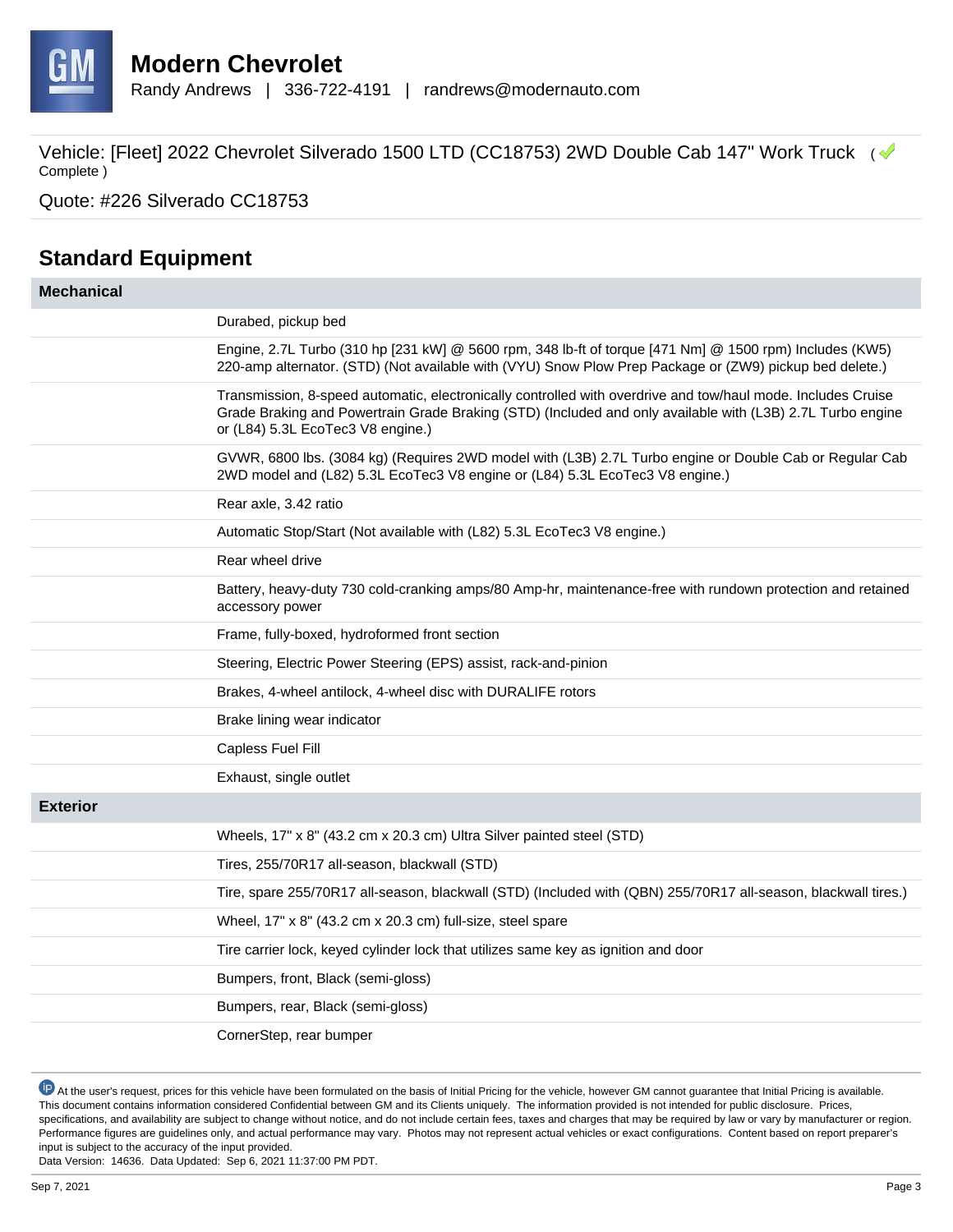

Randy Andrews | 336-722-4191 | randrews@modernauto.com

Vehicle: [Fleet] 2022 Chevrolet Silverado 1500 LTD (CC18753) 2WD Double Cab 147" Work Truck ( $\blacklozenge$ Complete )

#### Quote: #226 Silverado CC18753

| <b>Exterior</b>      |                                                                                                                                                                                                                                                                                               |
|----------------------|-----------------------------------------------------------------------------------------------------------------------------------------------------------------------------------------------------------------------------------------------------------------------------------------------|
|                      | Cargo tie downs (12), fixed rated at 500 lbs per corner                                                                                                                                                                                                                                       |
|                      | Grille (Black bars and mesh inserts.)                                                                                                                                                                                                                                                         |
|                      | Headlamps, halogen reflector with halogen Daytime Running Lamps                                                                                                                                                                                                                               |
|                      | Lamps, cargo area, cab mounted integrated with center high mount stop lamp, with switch in bank on left side of<br>steering wheel                                                                                                                                                             |
|                      | Taillamps, with incandescent tail, stop and reverse lights                                                                                                                                                                                                                                    |
|                      | Mirrors, outside manual, Black                                                                                                                                                                                                                                                                |
|                      | Glass, solar absorbing, tinted                                                                                                                                                                                                                                                                |
|                      | Door handles, Black                                                                                                                                                                                                                                                                           |
|                      | Tailgate and bed rail protection cap, top                                                                                                                                                                                                                                                     |
|                      | Tailgate, standard                                                                                                                                                                                                                                                                            |
|                      | Tailgate, locking utilizes same key as ignition and door (Upgraded to (QT5) EZ Lift power lock and release<br>tailgate when (ZLQ) WT Fleet Convenience Package or (PCV) WT Convenience Package is ordered.)                                                                                   |
|                      | Tailgate, gate function manual, no EZ Lift                                                                                                                                                                                                                                                    |
| <b>Entertainment</b> |                                                                                                                                                                                                                                                                                               |
|                      | Audio system, Chevrolet Infotainment 3 system 7" diagonal color touchscreen, AM/FM stereo. Additional<br>features for compatible phones include: Bluetooth audio streaming for 2 active devices, voice command pass-<br>through to phone, wired Apple CarPlay and Android Auto capable. (STD) |
|                      | Audio system feature, 6-speaker system (Requires Crew Cab or Double Cab model.)                                                                                                                                                                                                               |
|                      | Bluetooth for phone, connectivity to vehicle infotainment system                                                                                                                                                                                                                              |
| <b>Interior</b>      |                                                                                                                                                                                                                                                                                               |
|                      | Seats, front 40/20/40 split-bench with covered armrest storage (STD)                                                                                                                                                                                                                          |
|                      | Seat trim, Vinyl                                                                                                                                                                                                                                                                              |
|                      | Seat adjuster, driver 4-way manual                                                                                                                                                                                                                                                            |
|                      | Seat adjuster, passenger 4-way manual                                                                                                                                                                                                                                                         |
|                      | Seat, rear 60/40 folding bench (folds up), 3-passenger (includes child seat top tether anchor) (Requires Crew<br>Cab or Double Cab model.)                                                                                                                                                    |
|                      | Floor covering, rubberized-vinyl (Not available with LPO floor liners.)                                                                                                                                                                                                                       |
|                      | Steering wheel, urethane                                                                                                                                                                                                                                                                      |

<sup>1</sup> At the user's request, prices for this vehicle have been formulated on the basis of Initial Pricing for the vehicle, however GM cannot guarantee that Initial Pricing is available. This document contains information considered Confidential between GM and its Clients uniquely. The information provided is not intended for public disclosure. Prices, specifications, and availability are subject to change without notice, and do not include certain fees, taxes and charges that may be required by law or vary by manufacturer or region. Performance figures are guidelines only, and actual performance may vary. Photos may not represent actual vehicles or exact configurations. Content based on report preparer's input is subject to the accuracy of the input provided.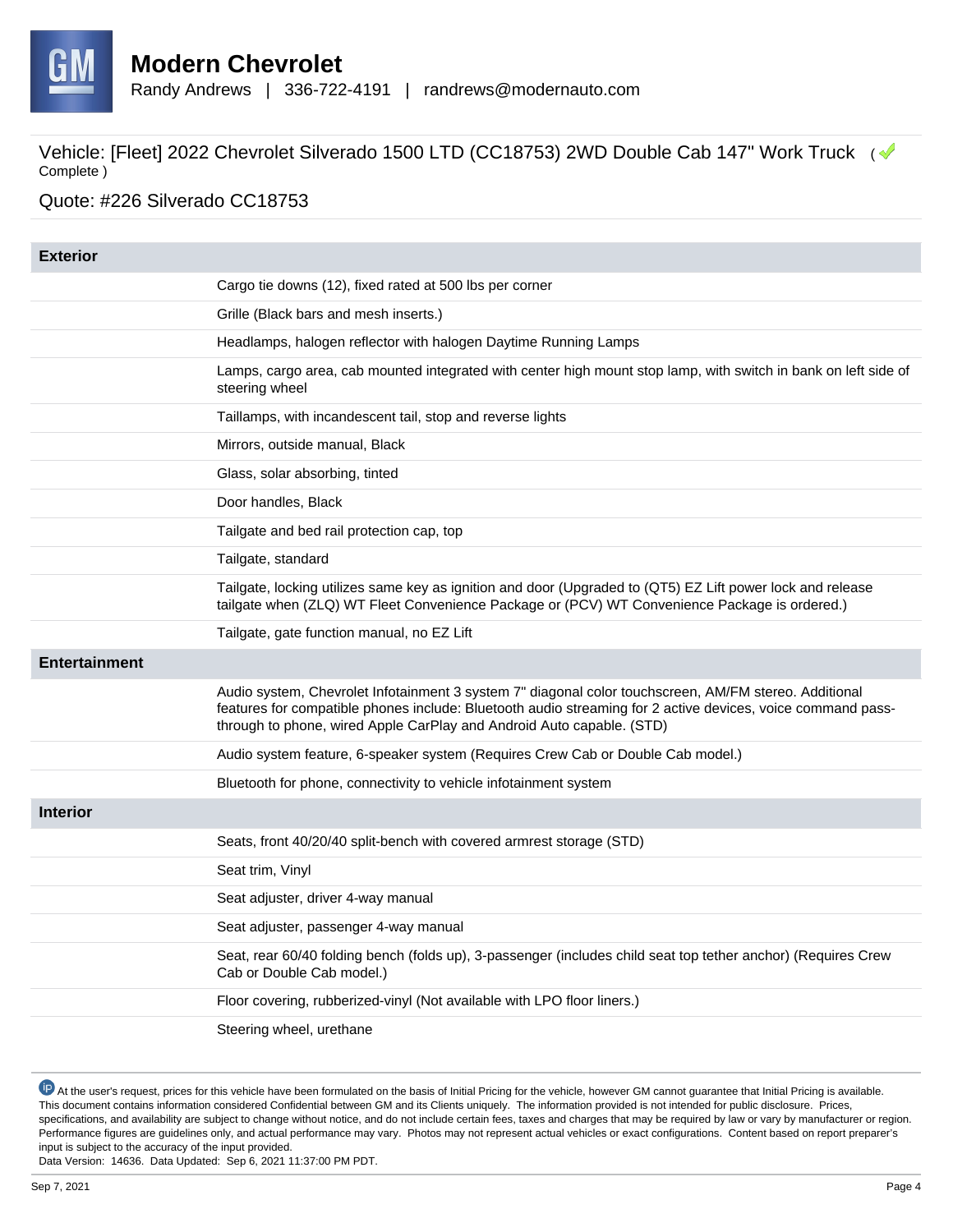

Randy Andrews | 336-722-4191 | randrews@modernauto.com

Vehicle: [Fleet] 2022 Chevrolet Silverado 1500 LTD (CC18753) 2WD Double Cab 147" Work Truck ( $\blacklozenge$ Complete )

Quote: #226 Silverado CC18753

| <b>Interior</b>          |                                                                                                                                                                                                                                                                                                                                                                                                                                                                                                                      |
|--------------------------|----------------------------------------------------------------------------------------------------------------------------------------------------------------------------------------------------------------------------------------------------------------------------------------------------------------------------------------------------------------------------------------------------------------------------------------------------------------------------------------------------------------------|
|                          | Steering column, Tilt-Wheel, manual with wheel locking security feature                                                                                                                                                                                                                                                                                                                                                                                                                                              |
|                          | Instrument cluster, 6-gauge cluster featuring speedometer, fuel level, engine temperature, tachometer, voltage<br>and oil pressure                                                                                                                                                                                                                                                                                                                                                                                   |
|                          | Driver Information Center, 3.5" diagonal monochromatic display                                                                                                                                                                                                                                                                                                                                                                                                                                                       |
|                          | Exterior Temperature Display located in radio display                                                                                                                                                                                                                                                                                                                                                                                                                                                                |
|                          | Rear Seat Reminder (Requires Crew Cab or Double Cab model.)                                                                                                                                                                                                                                                                                                                                                                                                                                                          |
|                          | Window, power front, drivers express up/down (Standard on Crew Cab and Double Cab models.)                                                                                                                                                                                                                                                                                                                                                                                                                           |
|                          | Window, power front, passenger express down (Standard on Crew Cab and Double Cab models.)                                                                                                                                                                                                                                                                                                                                                                                                                            |
|                          | Windows, power rear, express down (Not available with Regular Cab models.)                                                                                                                                                                                                                                                                                                                                                                                                                                           |
|                          | Door locks, power (Standard on Crew Cab and Double Cab models.)                                                                                                                                                                                                                                                                                                                                                                                                                                                      |
|                          | Power outlet, front auxiliary, 12-volt                                                                                                                                                                                                                                                                                                                                                                                                                                                                               |
|                          | USB ports, 2 (first row) located on instrument panel                                                                                                                                                                                                                                                                                                                                                                                                                                                                 |
|                          | Air conditioning, single-zone manual, semi-automatic                                                                                                                                                                                                                                                                                                                                                                                                                                                                 |
|                          | Air vents, rear, heating/cooling (Not available on Regular Cab models.)                                                                                                                                                                                                                                                                                                                                                                                                                                              |
|                          | Mirror, inside rearview, manual tilt                                                                                                                                                                                                                                                                                                                                                                                                                                                                                 |
|                          | Assist handles front A-pillar mounted for driver and passenger, rear B-pillar mounted                                                                                                                                                                                                                                                                                                                                                                                                                                |
| <b>Safety-Mechanical</b> |                                                                                                                                                                                                                                                                                                                                                                                                                                                                                                                      |
|                          | StabiliTrak, stability control system with Proactive Roll Avoidance and traction control, includes electronic trailer<br>sway control and hill start assist                                                                                                                                                                                                                                                                                                                                                          |
| <b>Safety-Exterior</b>   |                                                                                                                                                                                                                                                                                                                                                                                                                                                                                                                      |
|                          | Daytime Running Lamps with automatic exterior lamp control                                                                                                                                                                                                                                                                                                                                                                                                                                                           |
| <b>Safety-Interior</b>   |                                                                                                                                                                                                                                                                                                                                                                                                                                                                                                                      |
|                          | Airbags, dual-stage frontal airbags for driver and front outboard passenger; Seat-mounted side-impact airbags<br>for driver and front outboard passenger; Head-curtain airbags for front and rear outboard seating positions;<br>Includes front outboard Passenger Sensing System for frontal outboard passenger airbag (Always use seat<br>belts and child restraints. Children are safer when properly secured in a rear seat in the appropriate child<br>restraint. See the Owner's Manual for more information.) |
|                          | <b>Rear Vision Camera</b>                                                                                                                                                                                                                                                                                                                                                                                                                                                                                            |

<sup>1</sup> At the user's request, prices for this vehicle have been formulated on the basis of Initial Pricing for the vehicle, however GM cannot guarantee that Initial Pricing is available. This document contains information considered Confidential between GM and its Clients uniquely. The information provided is not intended for public disclosure. Prices, specifications, and availability are subject to change without notice, and do not include certain fees, taxes and charges that may be required by law or vary by manufacturer or region. Performance figures are guidelines only, and actual performance may vary. Photos may not represent actual vehicles or exact configurations. Content based on report preparer's input is subject to the accuracy of the input provided.